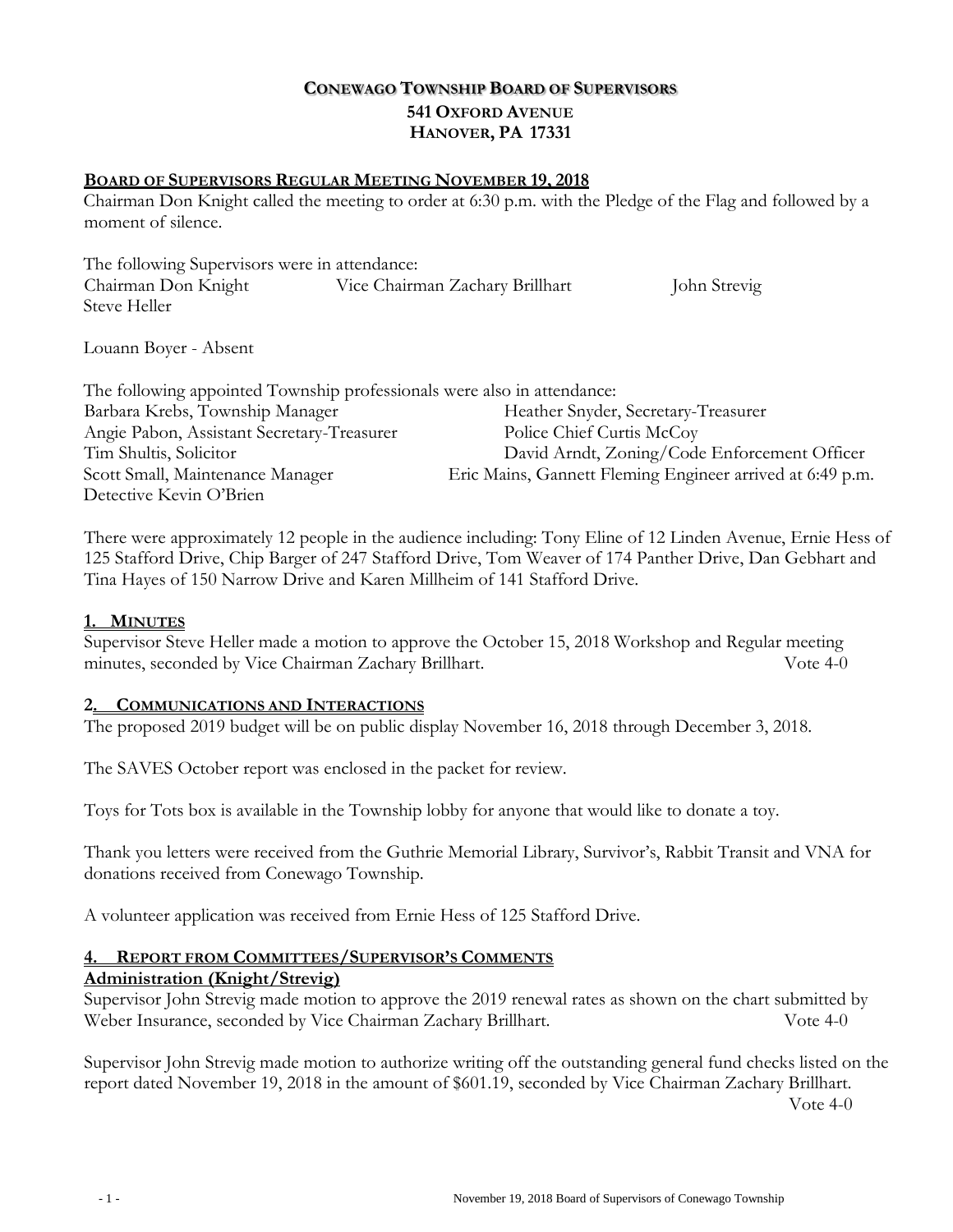Supervisor John Strevig made motion to approve entering into a new contract for 2019 through 2022 with the United Steel Workers union contingent upon Solicitor's review, seconded by Supervisor Steven Heller.

Vote 4-0

### **Public Safety (Knight/Brillhart)**

Vice Chairman Zachary Brillhart gave a review of the SAVES report advising that they responded to 33 fire and rescue calls, 152 EMS calls for a total of 185 calls. In Conewago Township SAVES responded to 15 fire and rescue calls and 40 EMS call for a total of 55 calls in the month of October.

Vice Chairman Zachary Brillhart advised that he thought the Road Department did a great job with the snow removal.

### **Recreation (Boyer/Heller)**

 Supervisor Steve Heller advised that the Township received a grant for \$81,000.00. This will be used towards the pavilion and playground for next year. A special Thank You to Senator Richard Alloway for all of his support.

### **Agricultural Preservation (Boyer)**

Nothing New to Report.

#### **Roads (Heller/Boyer)**

Supervisor Steve Heller reported that crack sealing continues in the Midway area, street sweeping and storm drain box repair continues.

#### **Pension (Knight)**

Nothing New to Report.

#### **Planning Commission (Strevig)**

The Comprehensive Plan continues to be worked on.

An appeal was made on the Zoning Case 4-2018 and that is in process.

#### **Stormwater (Heller)**

Supervisor Steven Heller advised that the Stormwater GIS is about 90% complete for District D.

 Supervisor Steven Heller made motion to mark the Stormwater Management lien filed against Midway Volunteer Fire Company settled, seconded by Vice Chairman Zachary Brillhart. Vote 4-0

#### **5. REPORT FROM SECRETARY-TREASURER**

Vice Chairman Zachary Brillhart made motion to approve the Secretary/Treasurer's Report, seconded by Supervisor Steve Heller. Vote 4-0

Vice Chairman Zachary Brillhart made motion to approve payment of the prepaid bills and all invoices noted on The report for October 11, 2018 – November 15, 2018, seconded by Supervisor Steve Heller. Note: Chairman Don Knight abstained from the vote. Vote 3-0

#### **6. PUBLIC COMMENT**

Tom Weaver of 174 Panther Drive advised the Board of his concerns with the Stormwater Fee, Right-To-Know and the Police Department/Township Hiring. Township Manager Barbara Krebs along with Supervisor Steve Heller addressed the state mandate with the Stormwater billing process to implement or face fines.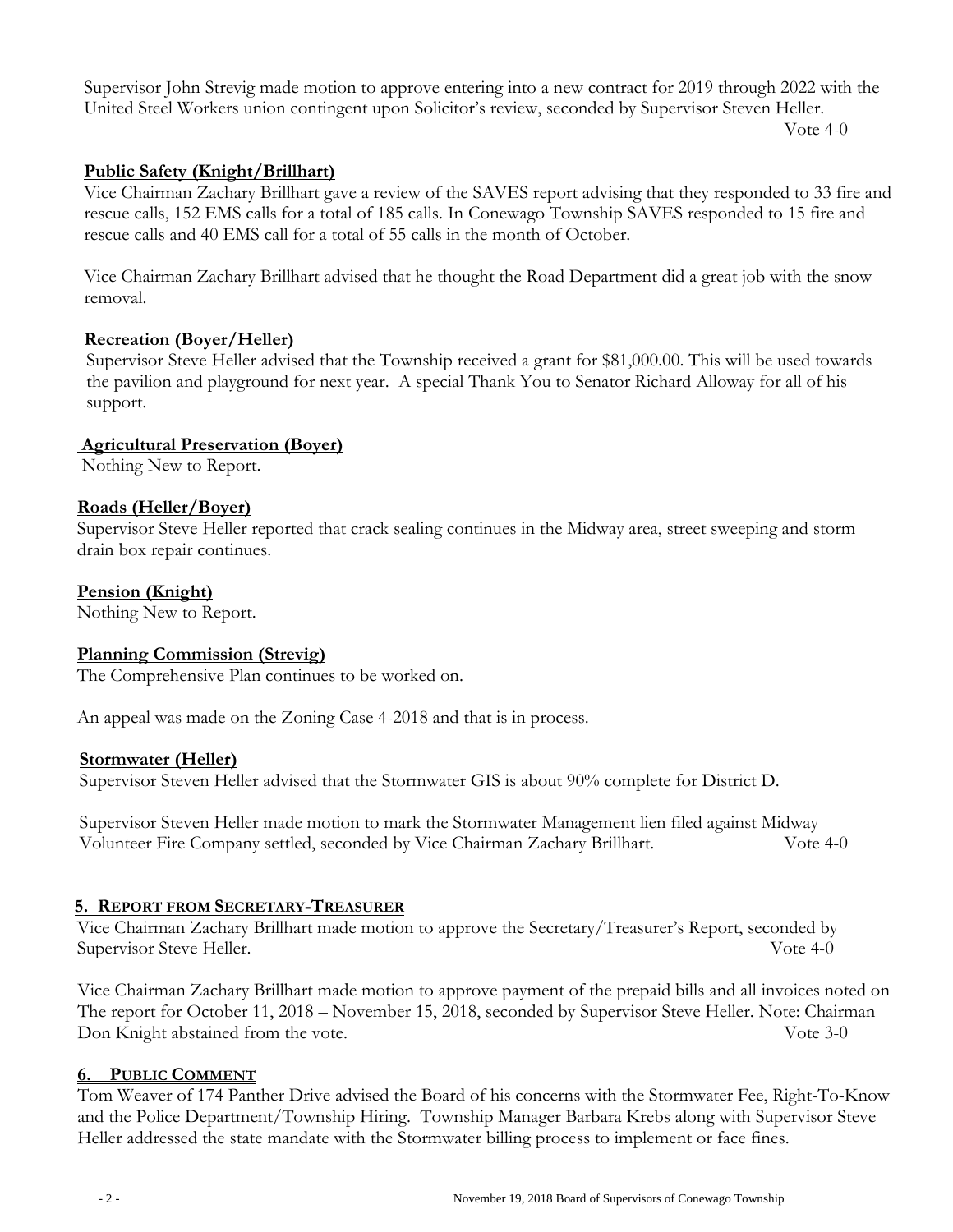Township Manager Barbara Krebs and Supervisor John Strevig advised the hiring of a Summer Intern had action taken at a budget meeting. Clarification on the Police Department hiring as to replace Officer's that have left, no new position was filled at this time.

Dan Gebhart of 150 Narrow Drive advised the Board of his concerns with a neighbor target shooting. Chief Curtis McCoy advised that no laws or violations have been broken. Dan Gebhart asked the Board to revise the Zoning. Vice Chairman Zachary Brillhart advised the Planning Commission will meet on December 6, 2018 at 6 p.m. and they are currently working on the Comprehensive Plan.

### **7. REPORTS FROM DEPARTMENTS**

#### **Police**

The Police Department October report was enclosed in the packet for review.

### **Township Solicitor Shultis**

Solicitor Tim Shultis advised of the appeal of the Zoning Hearing Board decision is in process.

### **Township Manager**

Barbara Krebs Township Manager reviewed her monthly staff report, including the installation of the new gas pumps, sewer bills recently went out and will be due December 1<sup>st</sup>, and the 2018-2019 sewer rehab project is underway.

### T**ownship Engineer (Eric Mains, Gannett Fleming, Inc.)**

Township Engineer, Eric Mains, gave a review of his Engineer's Report for October.

Supervisor Steve Heller made motion to release the final funds for Basilica Drive, seconded by Supervisor John Strevig. Vote 4-0

The progress report dated November 12, 2018 for GIS mapping was enclosed in the packet for review.

A letter from the Department of Environmental Protection letter regarding receipt of notice of intent to remediate of final report for Vulcan/Miller Chemical was enclosed in the packet for review.

#### **8. CODE ENFORCEMENT**

A certificate for recycling was received advising of 6.84 tons/13,680 lbs. of electronic waste was collected in Conewago Township.

The activity summary from Zoning/Code Enforcement Officer, Dave Arndt, dated November 15, 2018 was enclosed in the packet for review.

## **9. SUBDIVISION/LAND DEVELOPMENT**

The Subdivision and Land Development Status Report for November 14, 2018 was included for review.

Supervisor Steve Heller made motion to approve the extension request for Precision Cut 60/84 Ram Drive Land Development Plan through December 17, 2018, seconded by Vice Chairman Zachary Brillhart. Vote 4-0

Planning Commission meeting minutes dated November 1, 2018 was included for review.

Vice Chairman Zachary Brillhart made motion to release the Public Improvement Bond for 170 Ram Drive building addition in the amount of \$19,835.20 recommended by the Township Engineer, seconded by Supervisor Steve Heller. Vote 4-0